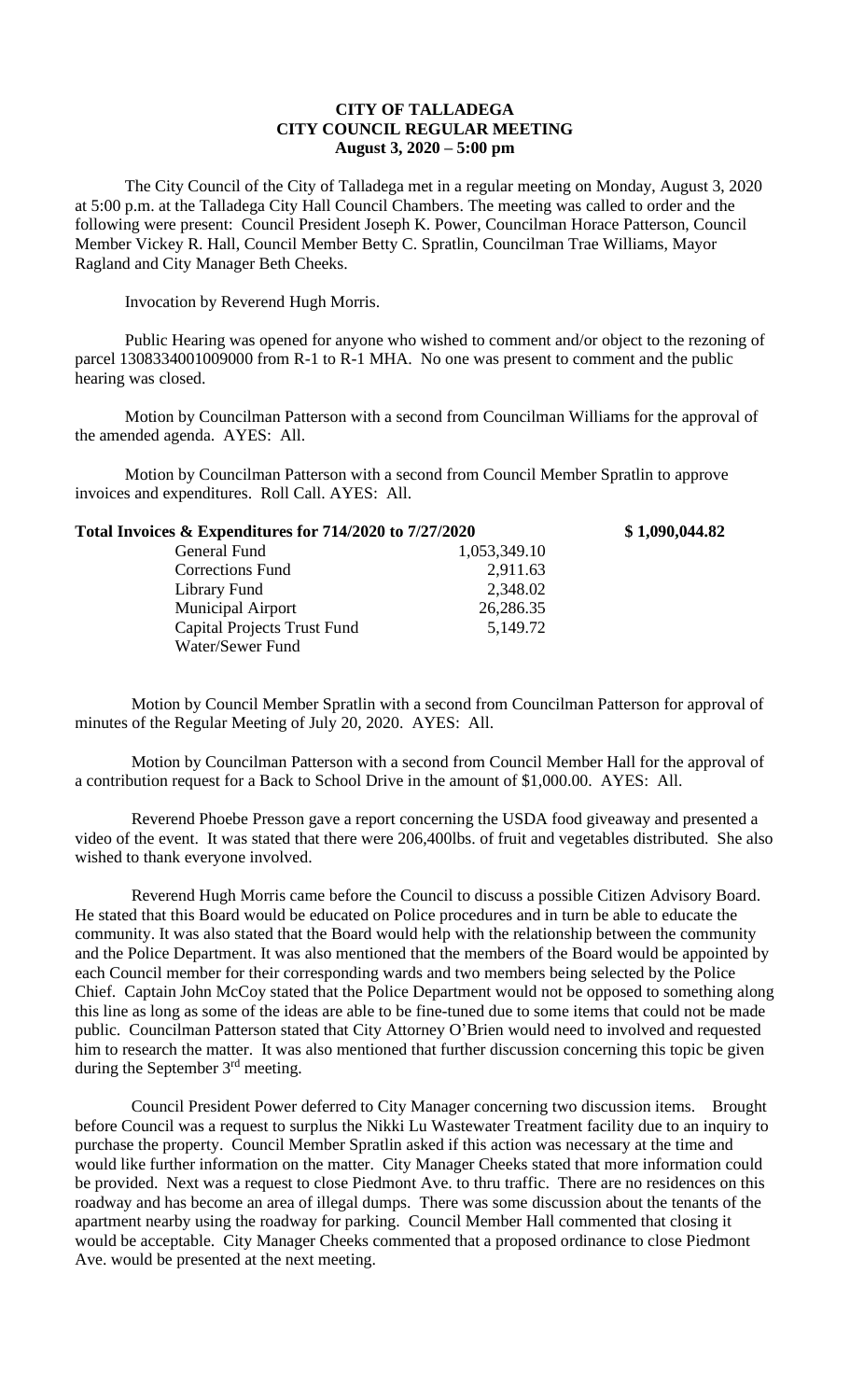**Ordinance #1871** amending Ordinance No. 1845 by setting the City of Talladega's Classification Plan and amending Ordinance 1835 to Provide Revised Job/Position Descriptions for Employees in the Purchasing/Safety, Human Resources and Finance Departments.

Motion by Councilman Patterson with a second from Council Member Spratlin for Reading of the Heading Only. Roll Call. AYES: All.

AN ORDINANCE AMENDING ORDINANCE NO. 1845 BY SETTING THE CITY OF TALLADEGA'S CLASSIFICATION PLAN AND AMENDING ORDINANCE 1835 TO PROVIDE REVISED JOB/POSITION DESCRIPTIONS FOR EMPLOYEES IN THE PURCHASING/SAFETY, HUMAN RESOURCES AND FINANCE DEPARTMENT

Motion by Councilman Williams with a second from Councilman Patterson for Immediate Consideration of Ordinance #1871. Roll Call. AYES: All.

Motion by Council Member Spratlin with a second from Councilman Patterson for the Adoption of Ordinance #1871. Roll Call. AYES: All.

**Ordinance #1877** approving the rezoning of 1 parcel on the corner of Ft. Lashley and Town Creek Lane from R-1 to R-1 MHA

Motion by Councilman Patterson with a second from Council Member Spratlin for the Reading of the Heading Only of Ordinance #1877. Roll Call. AYES: All.

AN ORDINANCE AMENDING ORDINANCE NUMBER 1120, AS AMENDED BY ORDINANCES HERETOFORE ADOPTED, SAID ORDINANCE, AND THE AMENDMENTS RELATED THERETO BEING ENTITLED "TALLADEGA, ALABAMA, ZONING ORDINANCE", AS FOLLOWS, AND IN NO OTHER PARTICULARS

Motion by Councilman Patterson with a second from Council Member Hall for Immediate Consideration of Ordinance #1877. Roll Call. AYES: All.

Motion by Council Member Spratlin with a second from Council Member Hall for the Adoption of Ordinance #1877. Roll Call. AYES: All.

**Ordinance #1878** adopting updated building codes from the 2015 International Building Codes and 2014 National Electrical Code with exceptions

Motion by Councilman Williams with a second from Councilman Patterson for the Reading of the Heading Only of Ordinance #1878. Roll Call. AYES: All.

AN ORDINANCE TO ADOPT VARIOUS STANDARD CODES RELATING TO INSPECTION ACTIVITIES OF THE CITY OF TALLADEGA, ALABAMA AND ENFORCEMENT OF BUILDING PROVISIONS AS PROVIDED IN SAID CODES; AND TO PROVIDE PENALTIES FOR VIOLATION OF SAID CODES

Motion by Councilman Patterson with a second from Council Member Hall for Immediate Consideration of Ordinance #1878. Roll Call. AYES: All.

Motion by Councilman Patterson with a second from Councilman Williams for the Adoption of Ordinance #1878. Roll Call. AYES: All.

**Ordinance #1879** adopting the 2015 International Fire Code (IFC) and the National Fire Protection Association Codes (NFPA) with exceptions

Motion by Councilman Patterson with a second from Council Member Spratlin for Reading of the Heading Only of Ordinance #1879. Roll Call. AYES: All.

AN ORDINANCE TO ADOPT FIRE PREVENTION CODES RELATING TO INSPECTION ACTIVITIES OF THE CITY OF TALLADEGA, ALABAMA AND ENFORCEMENT OF BUILDING PROVISIONS AS PROVIDED IN SAID CODES; AND TO PROVIDE PENALTIES FOR VIOLATION OF SAID CODES